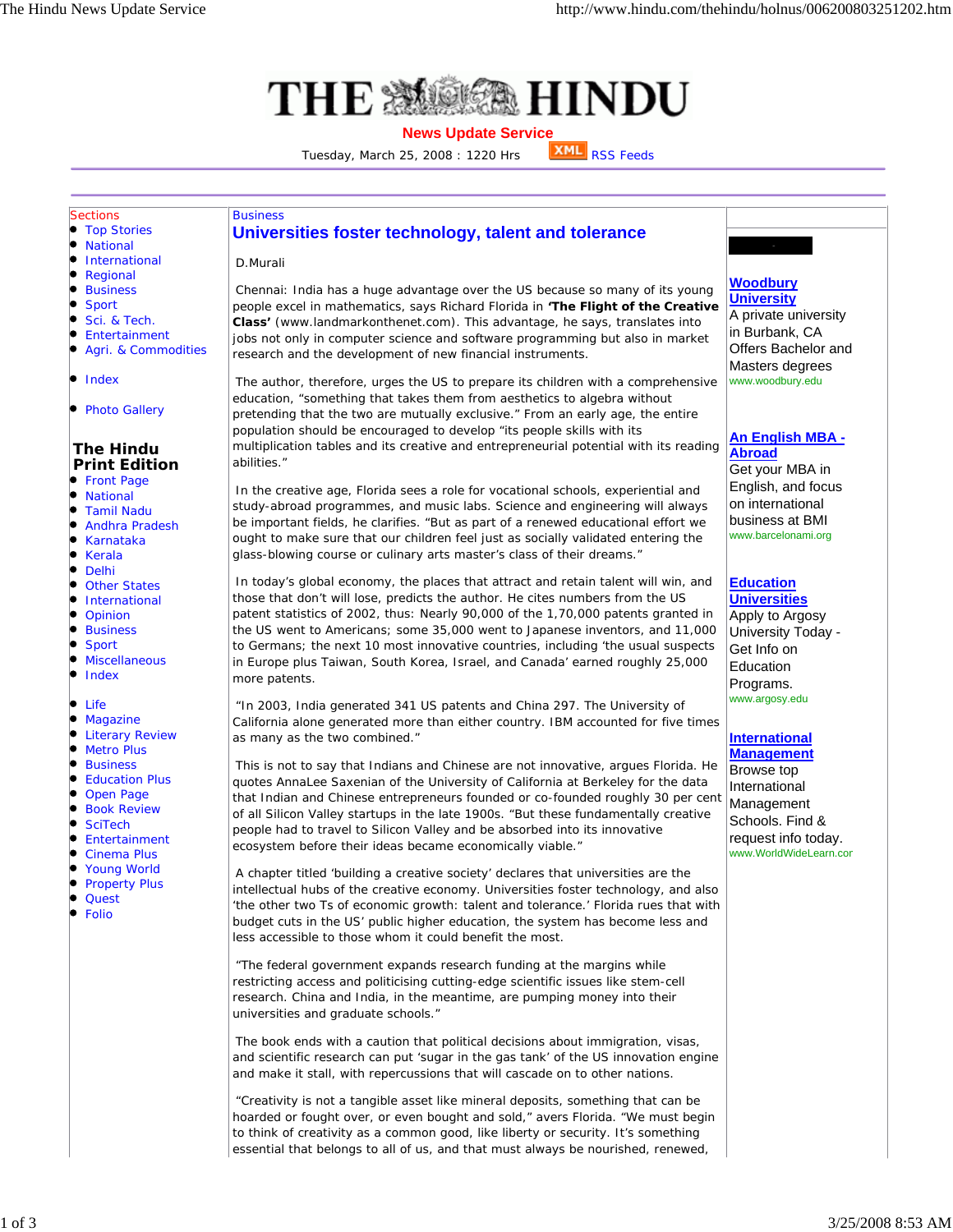and maintained – or else it will slip away."

## **Guidelines for Web text**

When looking at material on computer screens, do you read word by word? The more likely answer is 'no' than 'yes,' because a research by J. Nielsen found that only 16 per cent read word by word.

"Most scan the material to rapidly pick out key concepts. They tend to avoid long, dense passages typical of books and articles," explain Calhoun Wick, Roy Pollock, Andrew Jefferson and Richard Flanagan in **'The Six Disciplines of Breakthrough Learning'** (www.pfeiffer.com). The general preference, the authors say, is for 'short, clear writing, frequent paragraph breaks, bullets, and other condensation techniques.'

Nielsen, therefore, recommends that material for presentation on the Web be rewritten by using 'scannable' text, as follows:

Highlight keywords, using hypertext links, typeface variations and colours. Give meaningful, rather than clever, subheadings.

Use bulleted lists.

Let there be one idea per paragraph, because 'users will skip over any additional ideas if they are not caught by the first few words in the paragraph.'

Follow the inverted pyramid style, by starting with conclusion. Aim at 'half the world count (or less) than conventional writing'. An interesting example in the book is about researchers at Sun Microsystems who 'found that they could double the usability of information on the Web when it was rewritten' following Nielsen's guidelines. "Improvements were seen in all key metrics: reduced task time, fewer errors, greater content retention, and higher user satisfaction."

The authors draw attention of readability enthusiasts to the need for maintaining a balance between speed and depth, because brevity can result in superficial sound bites. "Use the capabilities of electronic media to present 'top-line' information succinctly, with hypertext links to more in-depth treatment and references," they advise. "This allows users to retain control; they can quickly review a large amount of summary information with the option to pursue knowledge in depth in areas of special interest."

## **The Phoenix Threshold**

Medicine over the Net will be pervasive by 2015 and virtual face-to-face doctor-patient relationship will exist without the barrier of time and space, predicts James Canton in **'The Extreme Future'** (www.penguin.com). "Sometimes, the doctor may be a computer, or cyberdoc," he adds.

Lest you panic, the author assures that it is likely that consumers may get more help from an interactive, intelligent computer than a stressed-out human physician. "This makes sense especially if there is a life-threatening illness and there is no room for human error."

Going further, Canton is hopeful that insurance companies may come to require that robodocs and cyberdocs be used because their precision and reliability are higher than that of humans. "The use of robotics or cyberdocs will be a shock to many at first, but so was voice mail and shopping on the Net," he reasons.

In a chapter titled 'weird science: what's next,' the author announces that we are getting close to the spontaneous emergence of a global network-based virtual awareness – an awareness of one's own existence, even if not human! The Internet points to a linkage of millions of computer minds, a digital unity, with powers that defy traditional measure, explains Canton.

"We are fast approaching a critical juncture, what I call the Phoenix Threshold, where networked intelligence will emerge, rise up like the Phoenix, and become comparable to the human brain."

As more of our essential services for planet management – including energy, health, security, defence, communications, finance, and markets – are run by supercomputers that are networked together into one global interconnected network, the threshold is getting closer, warns Canton.